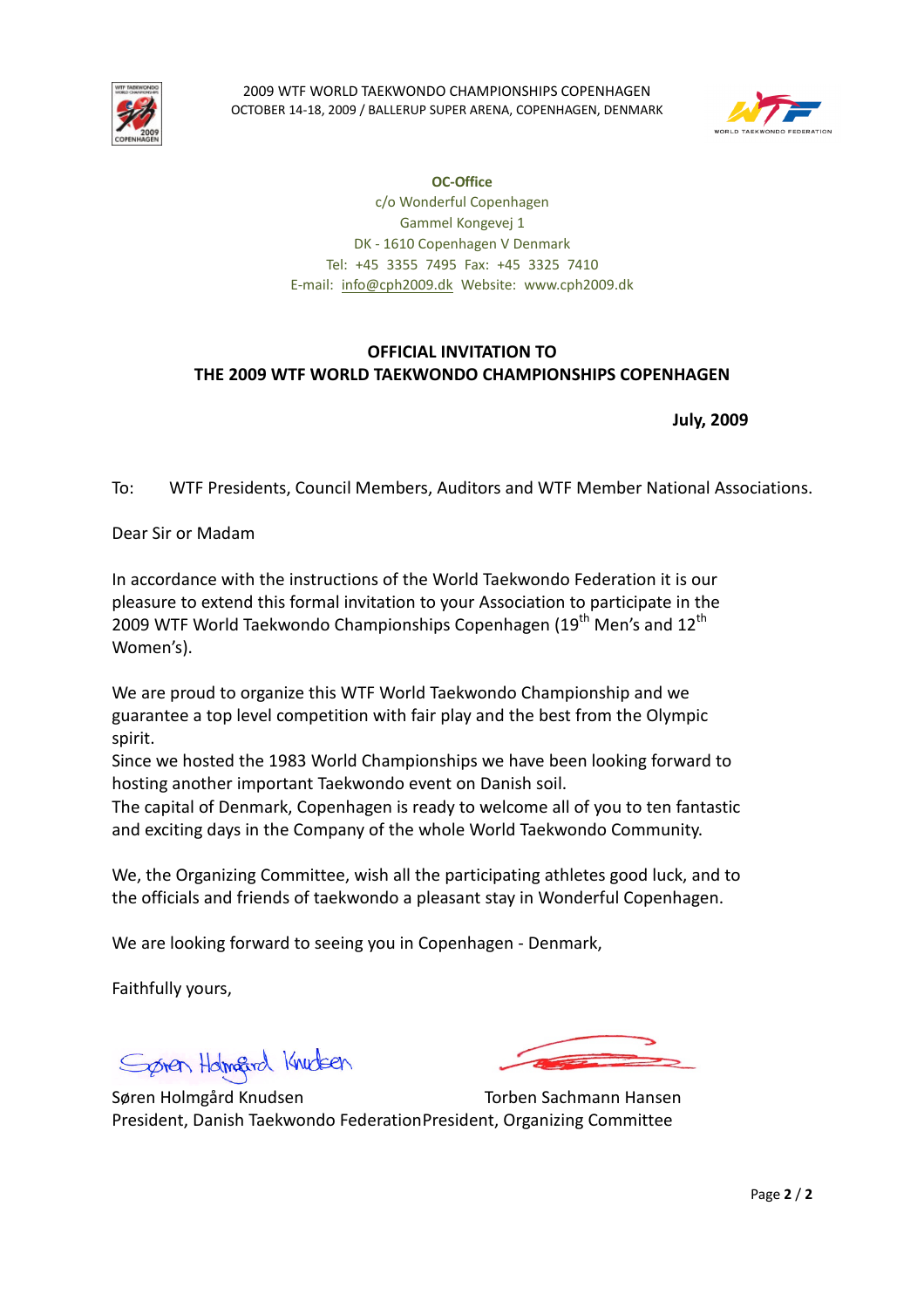



# **2009 WTF WORLD TAEKWONDO CHAMPIONSHIPS COPENHAGEN OUTLINE**

| <b>PROMOTER:</b><br>1.            | WORLD TAEKWONDO FEDERATION (WTF)                                                                                |
|-----------------------------------|-----------------------------------------------------------------------------------------------------------------|
| <b>ADDRESS:</b>                   | 4 <sup>th</sup> Floor, Joyang Building, 113, Samseong-dong, Gangnam-gu                                          |
|                                   | Seoul, Korea 135-090                                                                                            |
| <b>TELEPHONE:</b>                 | +82.2.556.2505 / 82.2.557.5446                                                                                  |
| FAX:                              | +82.2.553.4728 / 82.2.725.1134                                                                                  |
| <b>E-MAIL:</b>                    | sport@wtf.org (Sports Division)                                                                                 |
| <b>WEB-SITE:</b>                  | http://www.wtf.org                                                                                              |
|                                   |                                                                                                                 |
| <b>ORGANIZING MNA:</b><br>2.      | Danish Taekwondo Federation (President: Mr. Soren Holmgaard Knudsen)                                            |
| <b>ADDRESS:</b>                   | Sekretariatet, Haulundvej 9, Postbox 9, DK-6870 Olgod, Denmark                                                  |
| <b>TELEPHONE:</b>                 | +45 7524 6250                                                                                                   |
| <b>E-MAIL:</b>                    | sekretariatet@taekwondo.dk, shknudsens@webspeed.dk                                                              |
| <b>WEB-SITE:</b>                  | www.taekwondo.dk                                                                                                |
|                                   |                                                                                                                 |
| <b>ORGANIZING COMMITTEE</b><br>З. | (President: Mr. Torben Sachmann Hansen)                                                                         |
| <b>ADDRESS:</b>                   | OC-office of 2009 WTF World Taekwondo Championships                                                             |
|                                   | c/o Wonderful Copenhagen                                                                                        |
|                                   | Gammel Kongevej 1, DK - 1610 Copenhagen V, Denmark                                                              |
| <b>TELEPHONE:</b>                 | +45 3355 7495                                                                                                   |
| FAX:                              | +45 3325 7410                                                                                                   |
| <b>E-MAIL:</b>                    | info@cph2009.dk                                                                                                 |
| <b>WEB-SITE:</b>                  | http://www.cph2009.dk                                                                                           |
|                                   |                                                                                                                 |
| DATE:<br>4.                       | October 14-18, 2009                                                                                             |
|                                   |                                                                                                                 |
| <b>VENUE:</b><br>5.               | Ballerup Super Arena, Ballerup Idraetsby 4, DK-2750 Ballerup, Copenhagen,                                       |
|                                   | Denmark                                                                                                         |
|                                   |                                                                                                                 |
| <b>QUALIFICATIONS</b><br>6.       |                                                                                                                 |
|                                   | In accordance with Article 4: Qualification of Contestant of the WTF Competition Rules, the contestant must be: |
| <b>CRITERION #1:</b>              | Holder of the nationality of the participating team                                                             |
| <b>CRITERION #2:</b>              | One recommended by the National Taekwondo Association                                                           |
| <b>CRITERION #3:</b>              | Holder of the Kukkiwon Poom or Dan Certificate                                                                  |
|                                   | (* A copy of the Dan certificate should be enclosed when registering for                                        |
|                                   | accreditation. In case a contestant has applied for a Kukkiwon Dan certificate                                  |
|                                   | but has not received it yet, a copy of the Dan application form and the                                         |
|                                   | remittance certificate sent to the Kukkiwon must be enclosed when registering                                   |
|                                   | for accreditation. Please refer to the Kukkiwon Web site (www.kukkiwon.or.kr)<br>for more information.)         |
|                                   |                                                                                                                 |

# **7. COMPETITION RULES**

The WTF Competition Rules effected as of June 1, 2009.

# **8. METHOD OF COMPETITION**

A single elimination tournament with seeding system will be applied. Total 25% of the registered athletes per each weight division will be seeded in accordance with their places at WTF World Ranking.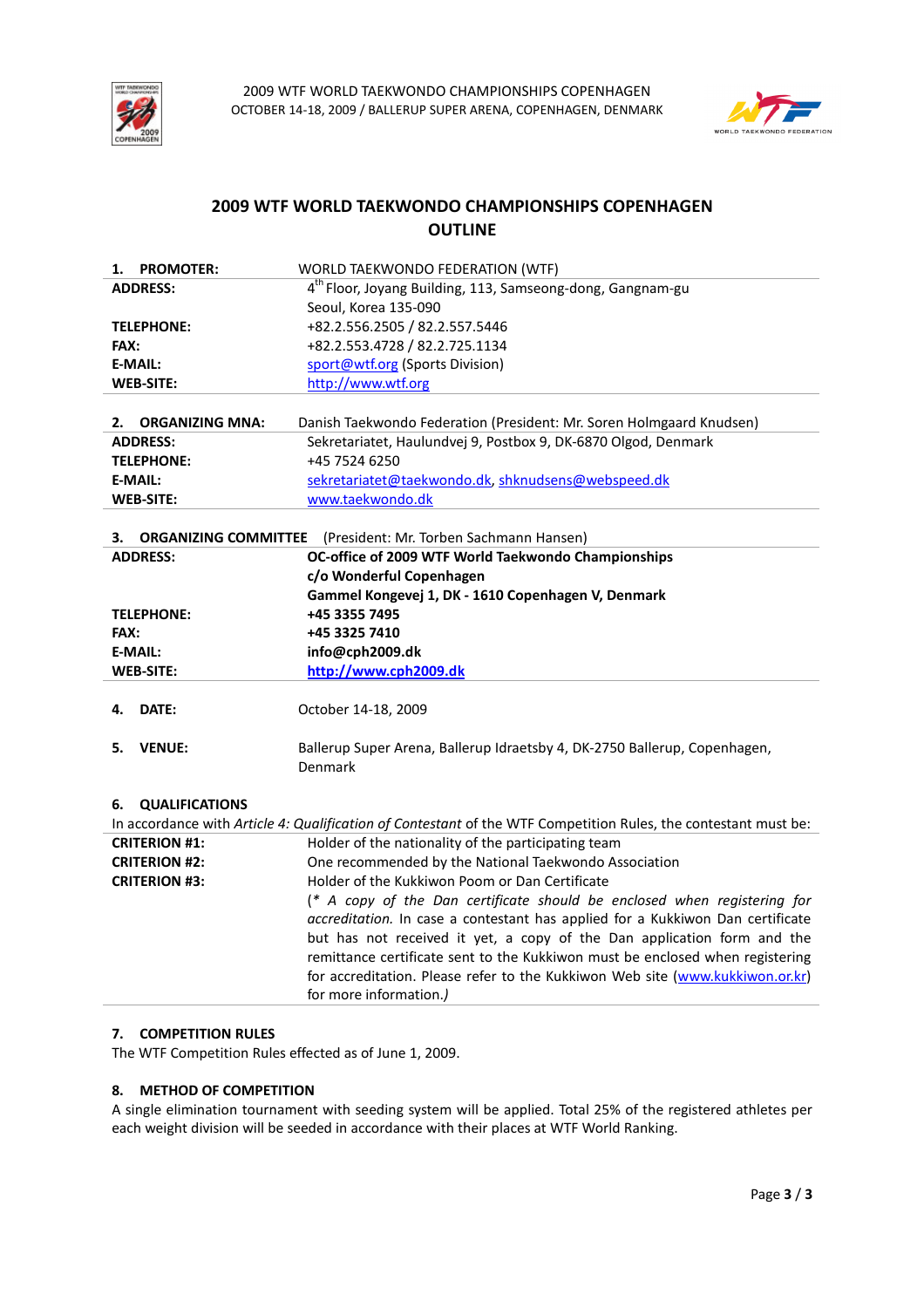



# **9. WEIGHT DIVISIONS**

| Men's division |                          | Women's division |                           |
|----------------|--------------------------|------------------|---------------------------|
| Under 54kg     | FIN - Not exceeding 54kg | Under 46kg       | FIN - Not exceeding 46 kg |
| Under 58kg     | FLY - Over 54 kg &       | Under 49kg       | FLY - Over 46 kg &        |
|                | Not exceeding 58 kg      |                  | Not exceeding 49 kg       |
| Under 63kg     | BANTAM - Over 58 kg &    | Under 53kg       | BANTAM - Over 49 kg &     |
|                | Not exceeding 63 kg      |                  | Not exceeding 53 kg       |
| Under 68kg     | FEATHER - Over 63 kg &   | Under 57kg       | FEATHER - Over 53 kg &    |
|                | Not exceeding 68 kg      |                  | Not exceeding 57 kg       |
| Under 74kg     | LIGHT - Over 68 kg &     | Under 62kg       | LIGHT - Over 57 kg &      |
|                | Not exceeding 74 kg      |                  | Not exceeding 62 kg       |
| Under 80kg     | WELTER - Over 74 kg &    | Under 67kg       | WELTER - Over 62 kg &     |
|                | Not exceeding 80 kg      |                  | Not exceeding 67 kg       |
| Under 87kg     | MIDDLE - Over 80 kg &    | Under 73kg       | MIDDLE - Over 67 kg &     |
|                | Not exceeding 87 kg      |                  | Not exceeding 73 kg       |
| Over 87kg      | HEAVY - Over 87 kg       | Over 73kg        | HEAVY - Over 73 kg        |

# **10. TEAM ENTRIES (25 max.)**

| <b>TEAM POSITION</b> | <b>MAX. NO. OF MEMBERS</b> | <b>MAX. NO. OF MEMBERS</b> |
|----------------------|----------------------------|----------------------------|
|                      | <b>MALE</b>                | <b>FEMALE</b>              |
| <b>HEAD OF TEAM:</b> |                            |                            |
| MANAGER:             |                            |                            |
| COACH:               |                            |                            |
| TRAINER:             |                            |                            |
| TEAM DOCTOR:         |                            |                            |
| CONTESTANTS:         | 8                          | 8                          |

*\* Every national taekwondo association is permitted to enter no more than one (1) contestant per weight division per classification.* 

### **11. CLASSIFICATION OF RESULTS**

i. Individual Awards

Medals will be awarded to the top four athletes in the respective classifications and weight divisions of the pertinent championships:

| $1st$ PLACE:           | <b>GOLD MEDAL &amp; CERTIFICATE</b> |
|------------------------|-------------------------------------|
| $2^{nd}$ PLACE:        | SILVER MEDAL & CERTIFICATE          |
| 3 <sup>rd</sup> PLACE: | BRONZE MEDAL & CERTIFICATE          |
| 3 <sup>rd</sup> PLACE: | BRONZE MEDAL & CERTIFICATE          |

### ii. Team Awards

Based on the point system below, the top five (5) teams of the Men's division and the top five (5) teams of the Women's division will receive trophies:

| <b>RATIONALE</b>                                       | <b>NO. OF POINTS AWARDED</b> |
|--------------------------------------------------------|------------------------------|
| For every contestant who passed the official weigh-in: |                              |
| For every win (including byes):                        |                              |
| For every Gold Medal:                                  |                              |
| For every Silver Medal:                                |                              |
| For every Bronze Medal:                                |                              |

Other prizes, such as the "Good Fighting Spirit Prize" and the "Active Participation Prize," may be awarded to selected teams, upon the decision of an ad-hoc committee for the pertinent championships.

### **12. CONDITIONS FOR PARTICIPATION**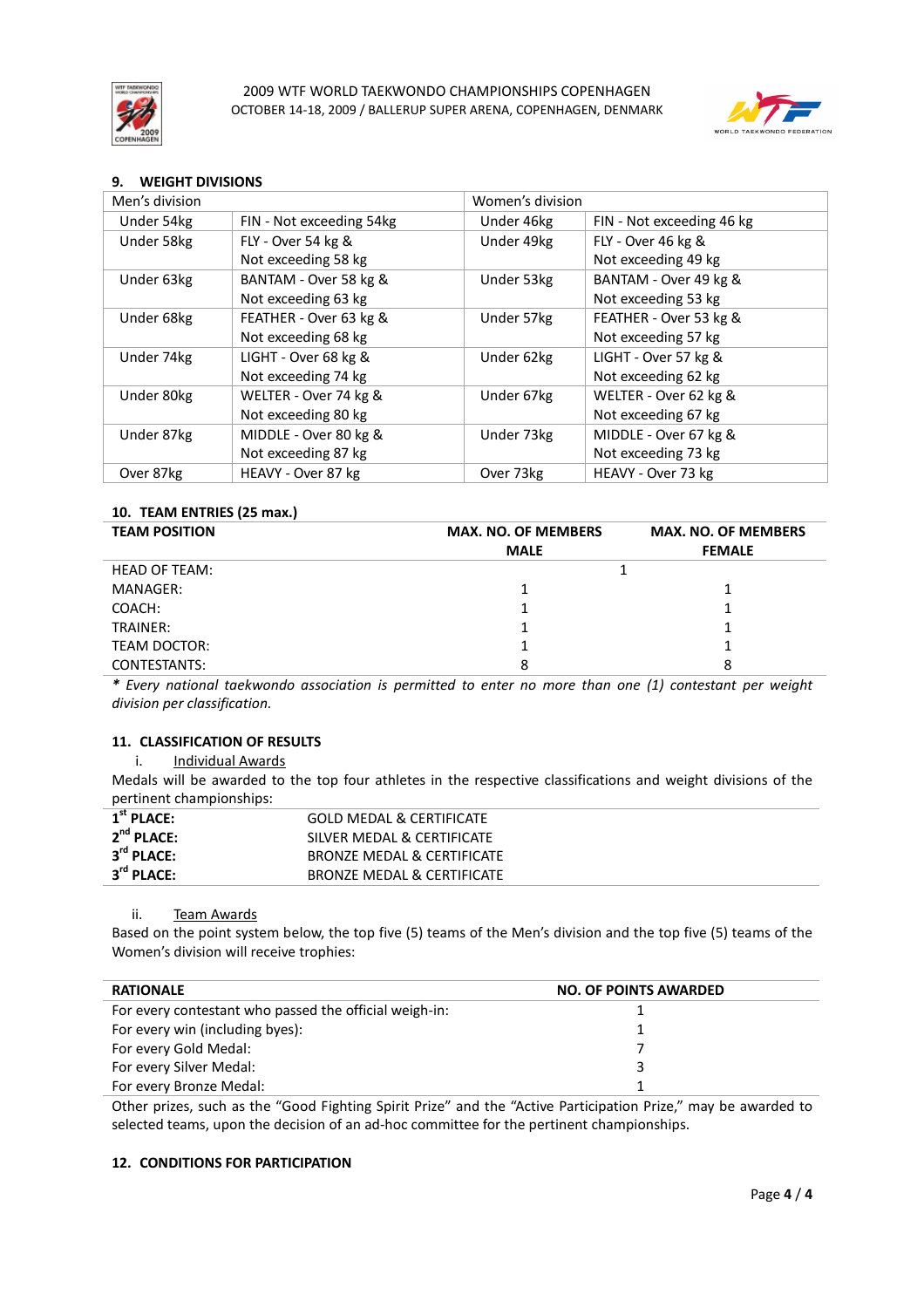



## Airfare and Accommodation

Round trip airfare and and accommodation charges of room and board shall be borne by the participating National Association.

# ii. Entry Fees

The ONA shall collect the entry fees from the participating national teams. The national team shall pay an entry fee of US\$300-500 (depending on the time of submission for entry – see below) per team to the ONA by bank transfer or at the time of registration at the accreditation center(s) prior to the start of the Championships.

## iii. Ground transportation

Ground transportation will be provided for national teams on arrival and departure, provided that the Organizing Committee has been informed of the date, time, and flight schedule of the national team at the latest by **September 10th 2009.** Transportation to and from airport and Official hotels/HQ hotels only. The Organizing Committee will also provide ground transportation to and from all Official hotels and training venue and the venue provided that the national teams stay at the Official hotels.

## **13. CLOSING DATE FOR ENTRIES – ONLINEREGISTRERATION**

## i. Closing date for entries

Onlineregistration to the Organizing Committee and the WTF through the Official Website at http://www.cph2009.dk/Onlineregistration must be completed:

**Entries completed before August 15th 2009 – Entry fee US\$ 300 per team. Entries completed from August 16th – September 10th – Entry fee US\$ 500 per team.** 

### ii. Onlineregistration

Onlineregistration is available at the official website at http://www.cph2009.dk/Onlineregistration. **Seperate information on using the Onlineregistration username and accesscode will be provided by the WTF.**

### iii. Bank information

Entry fee must be transferred to the Organizing Committee with this info: Mark transfer information with "WC 2009 entry fee - name of National Association" and "To: Dansk Taekwondo Forbund – VM Taekwondo 2009"

Bank information: Sydbank A/S Torvegade 11 DK-6870 Olgod Denmark BIC-code (SWIFT-address): SYBKDK22 IBAN No. (Accountno.): DK9477030001047764

# **14. INTERNATIONAL REFEREES**

The WTF will appoint the International Referees, upon consultation with the WTF Referee Committee Chairman and the WTF Referee Division. The following conditions shall apply:

- i. International Referees are required to pay for their own roundtrip airfares.
- ii. The Organizing Committee shall pay for the expenses for nine (9) nights' stay of room and board. **Check-in: October 10 (Saturday) / Check-out: October 19 (Monday)**
- iii. The Organizing Committee shall pay a per diem of US\$100 to the selected International Referees for five (5) days.

### **15. TECHNICAL DELEGATE AND COMPETITION SUPERVISORY BOARD**

The WTF will appoint the Technical Delegate and the members of the Competition Supervisory Board, upon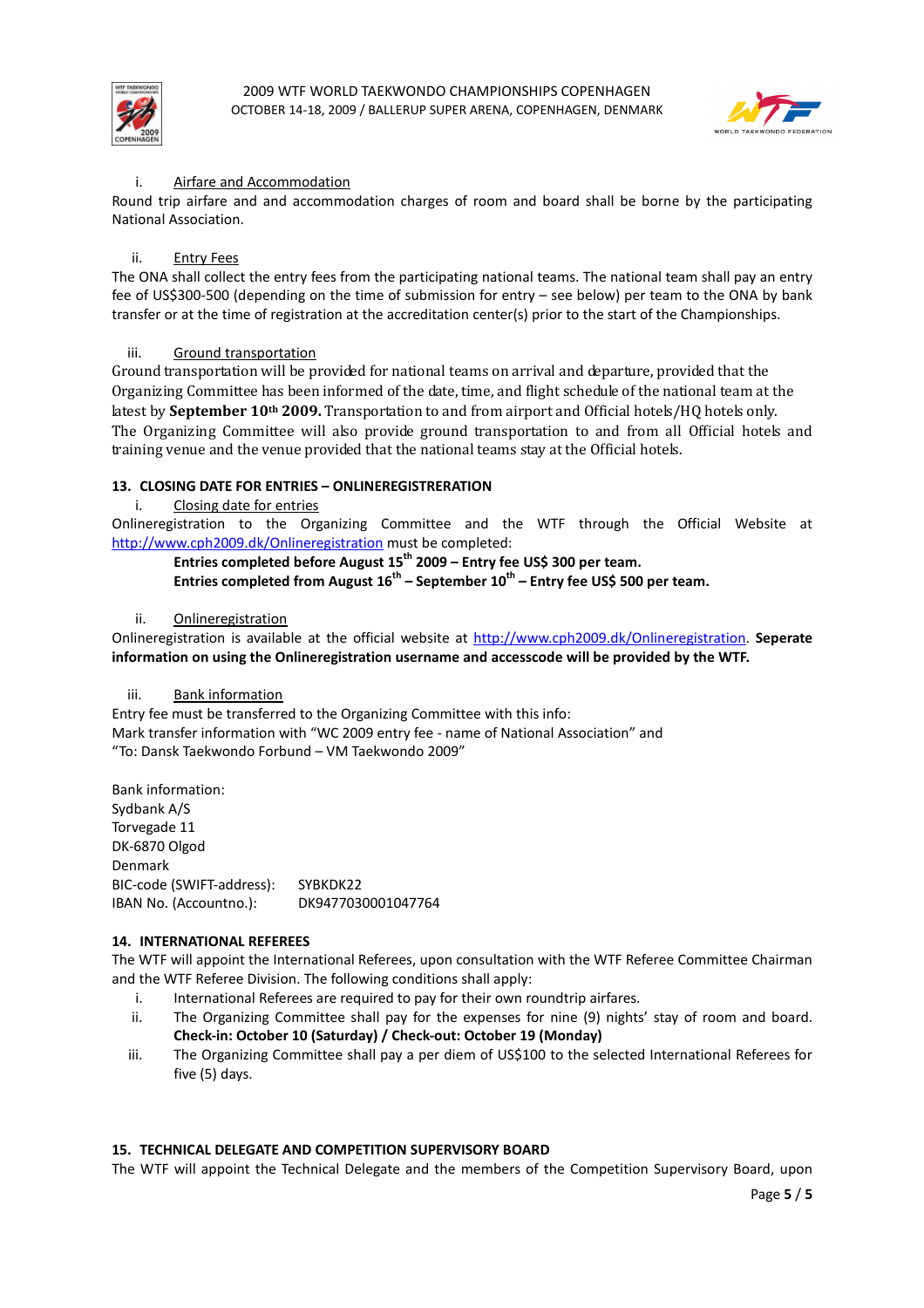



consultation with the WTF Technical Committee Chairman and the WTF Sports Division. The following conditions shall apply:

- i. The Organizing Committee shall pay for the expenses of room and board for the Technical Delegate and the Competition Supervisory Board members.
- ii. The Organizing Committee shall pay a per diem of US\$100 to the Technical Delegate and the members of the Competition Supervisory Board for five (5) days.

### **16. WTF-RECOGNIZED TAEKWONDO UNIFORM (***DOBOK***) AND PROTECTIVE EQUIPMENT**

- i. Participating contestants are required to wear WTF-recognized doboks and WTF-recognized protective equipment. The latest version of WTF-recognized manufacturers' list is available at the website of WTF (http://www.wtf.org/wtf\_eng/site/about\_wtf/recognized.html).
- **ii.** The Organizing Committee will provide head protector and the WTF electronic body protectors to the participating contestants. Participating contestants are required to bring along their own groin guards, mouthpieces, gloves, sensing socks, and shin and forearm guards for their personal use. **Appendix 1 (Technical Guideline for the Use of Electronic Body Protector**) will follow from the WTF Technical Committee.
- iii. Before entering the field of play, all contestants will proceed to the inspection desk for inspection of their doboks and protective equipment. Any contestant who wears unofficial doboks or protective equipment will not be permitted to compete.

## **17. MEDICAL CONTROL**

- i. The WTF Anti-Doping Rules, and where necessary the Code of the World Anti-Doping Agency, shall apply throughout the competitions.
- ii. Compulsory anti-doping tests will be made for all medallists, while random tests will be conducted for the athletes who have lost to semi-finalists at quarter-final. The WTF and/or WADA may carry out random out-of-competition testing prior to the championships. Therefore, all participating contestants are required to submit their latest and most accurate Athlete Location Forms. Tests are conducted by Antidoping Danmark – ADD.
- **iii.** There will no longer be applications for abbreviated Therapeutic Use Exemption (TUE). Any contestant who requires TUE is required to submit the TUE Application Form (**Appendix 2**) to the WTF Anti-Doping Division (antidoping@wtf.org) by no later than 21 days before the championships. **Therefore, the WTF must receive all TUE application forms by no later than September 23, 2009. Late entries will not be accepted.**

### **18. WEIGH-IN**

- i. Weigh-in of the contestants shall be completed one day before their scheduled competition day.
- ii. During the weigh-in, male contestants shall wear underpants and female contestants shall wear underpants and brassieres. However, contestants may weigh-in in the nude if they want to do so.

### **19. HEAD OF TEAM MEETING & DRAWING OF LOTS SESSION**

- i. The head of team meeting and the drawing of lots session shall be conducted one (1) day prior to the start of the championships, in the presence of the WTF officials and the representatives of the participating nations. The drawing of lots shall be done in an ascending order of the weight divisions (i.e. from the lightest to the heaviest weight divisions).
- ii. The order of the draw may be changed depending on the decision of the Technical Delegate.
- iii. Depending on the decision of the Technical Delegate, WTF officials or Organizing Committee volunteers could be designated to draw lots on behalf of the officials of the participating nations who are not present at the time of the lot drawing session.

### **20. INDEMNITIES**

i. The respective national taekwondo associations shall be responsible for ensuring that their participants have validly completed and signed the official participation forms, thus indemnifying the organizers, its officials and other contestants from any claims of injuries, losses, fatalities or otherwise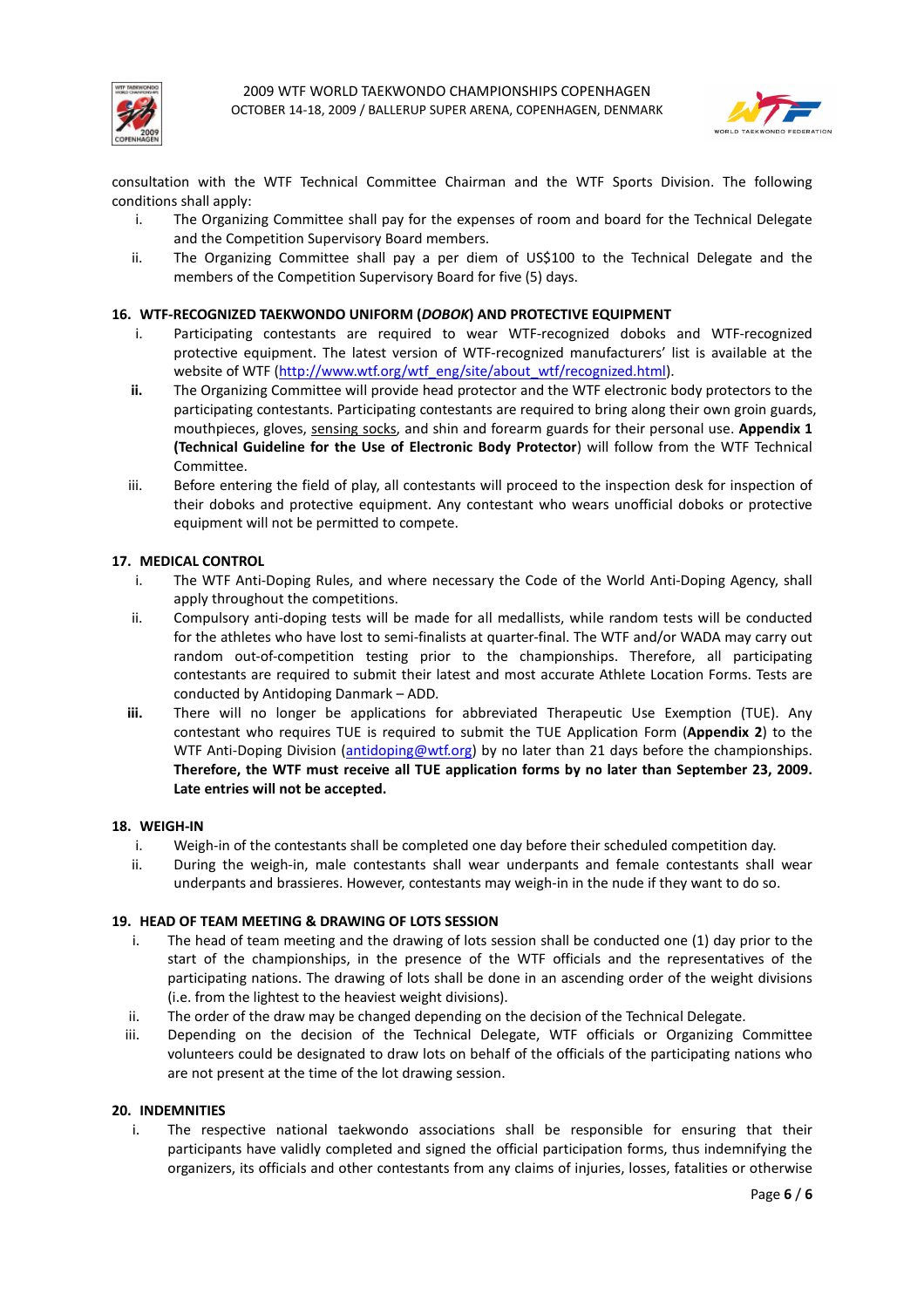



arising in the course of participation in this championships or any activities thereto.

- ii. The respective national taekwondo associations shall be responsible for ensuring that all officials and participants are covered with effective insurance coverage.
- iii. Participants without proper participation entry forms and effective insurance coverage will not be allowed to compete at the championships.
- iv. The Organizing Committee will acquire general insurance, at its own expenses, for the contestants and staffs, in the event of any injury that may arise during the course of the championships.

### **21. NATIONAL FLAG AND ANTHEM**

Every participating national taekwondo association is required to bring along the following items for use at the Opening and/or Closing ceremonies:

- i. Two (2) IOC-recognized national flags
	- Size: 90cm x 130cm
- ii. CD or DVD of the pertinent IOC-recognized national anthem

### **22. ACCOMMODATION**

ICS (International Conference Services A/S) has been appointed to manage the hotel accommodation for participants, officials, press and spectators to the Taekwondo World Championship in Denmark from October 9th-19th 2009.

ICS will record preferences and requirements for number and standard of rooms, periods, meeting rooms, social events, etc. Distribution of rooms will be made by ICS in cooperation with the Taekwondo Organization. **Please remember this important deadline: The official hotels registration has been moved to August 1st 2009.**

Complete list of hotels and more information at the Official Website: http://www.cph2009.dk/accomodation.asp.

#### **23. ENTRY VISA**

The Organizing Committee will help the participating teams for entry visas to Denmark if requested. We Recommend applying for VISA to Denmark as soon as possible and at the latest before **August 12th 2009**. Please provide each team member's full name, date of birth, passport number, function in the team, and then send the information to the OC-office by Email: info@cph2009.dk. Read more at http://ww w.cph2009.dk/visa\_application.asp.

#### **24. PRESS ACCREDITATION**

Please follow the instruction on the Official Website: http://www.cph2009.dk/media\_accreditation.asp

#### **25. BOOKING - TRAINING SESSIONS**

Information and booking form for training sessions at our training venue VALBY HALLEN will be posted later.

#### **26. Car rental**

Please find info on car rental on the Official Website.

#### **27. INFORMATION – WEBSITE AND NEWSLETTER**

For further info please refer to our Official website. Newsletter signup available at this link: http://www.cph2009.dk/newsletter.asp.

#### **28. SCHEDULE OF EVENTS (subject to change)**

| Date      | Time      | Event                                           | <b>Place</b>        |
|-----------|-----------|-------------------------------------------------|---------------------|
| Oct.9-12  | 0900-1800 | Arrival and registration of teams               | Registration centre |
| Oct.12    | 0900-2200 | (Final day of registration)                     |                     |
| Oct.10-13 | 0900-     | <b>Training Teams</b>                           | Valby Hallen        |
| Oct.10    | 1600-1800 | Official reception hosted by City of Copenhagen | City Hall           |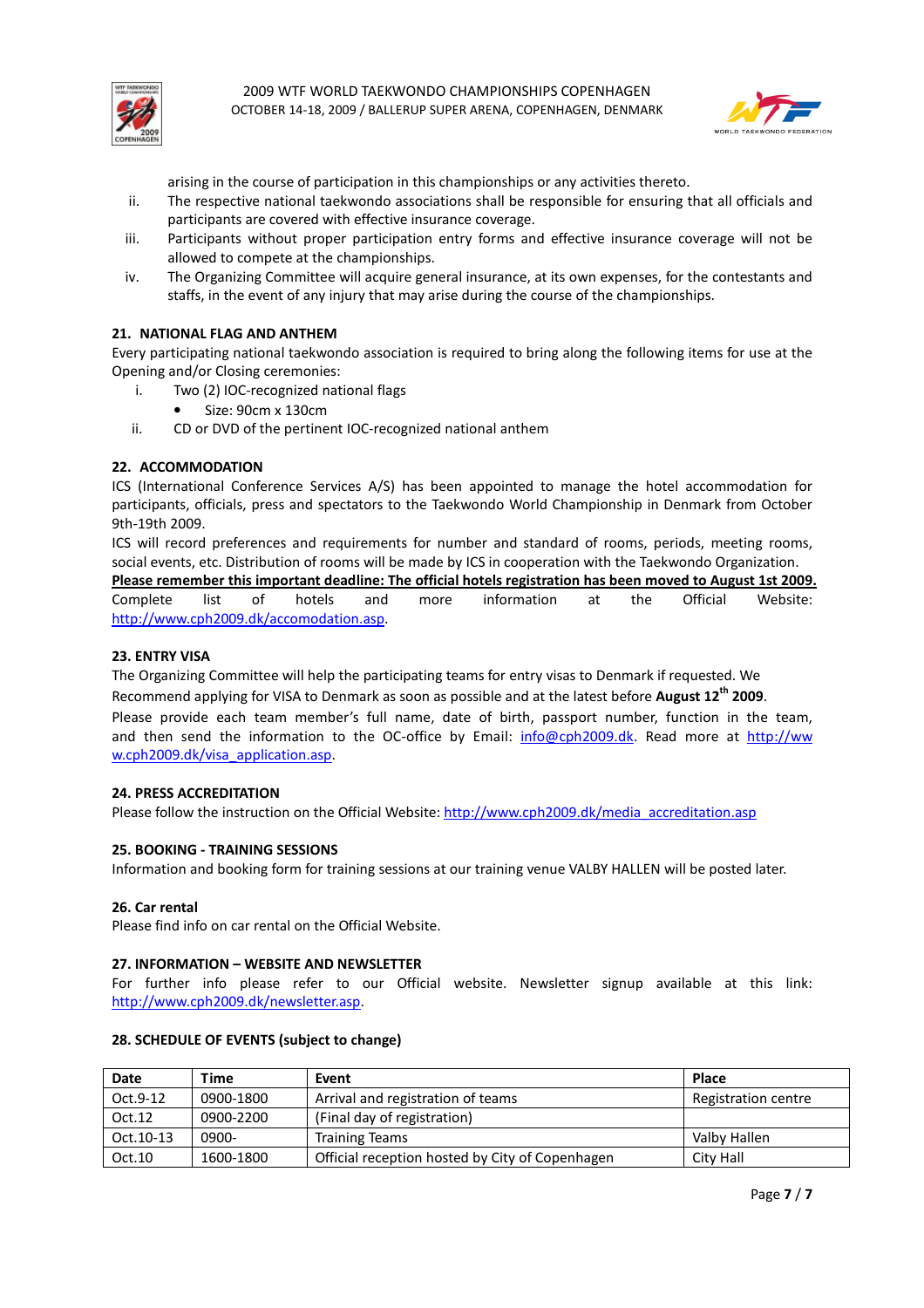



| Oct. 11-13 | 0900-1800  | Referee meeting and training                                           | Referee<br>hotel<br>and     |  |  |
|------------|------------|------------------------------------------------------------------------|-----------------------------|--|--|
|            |            | <b>Ballerup Super Arena</b>                                            |                             |  |  |
| Oct.11     | 1000-1200  | HQ hotel*<br><b>WTF Council Meeting</b>                                |                             |  |  |
|            | <b>TBA</b> | WTF Committee Meetings (if necessary)                                  | HQ hotel                    |  |  |
| Oct.12     | 0800-2100  | International Symposium for Taekwondo Studies                          | Scandic Copenhagen          |  |  |
|            | 1400-1800  | Joint Technical Meeting (=Coach Training Program on                    | <b>TBA</b>                  |  |  |
|            |            | new competition system and anti-doping education)                      |                             |  |  |
| Oct.13     | 0900-1230  | International Symposium for Taekwondo Studies                          | Copenhagen Univ.            |  |  |
| Oct.13     | 0900-1100  | Head of Team Meeting & Drawing of Lots                                 | HQ hotel                    |  |  |
|            | 1300-1400  | Registration for WTF General Assembly                                  | HQ hotel                    |  |  |
|            | 1400-1800  | <b>WTF General Assembly</b>                                            | HQ hotel                    |  |  |
|            | 1900-2100  | Welcome Reception hosted by Organizing Committee                       | HQ hotel                    |  |  |
| Oct.14-18  | 0900-2000  | <b>Competition and Victory Ceremony</b>                                | <b>Ballerup Super Arena</b> |  |  |
| Oct.14     | TBC        | <b>Opening Ceremony</b>                                                | <b>Ballerup Super Arena</b> |  |  |
| Oct.18     | 1900-2100  | Closing Ceremony and Farewell Reception<br><b>Ballerup Super Arena</b> |                             |  |  |
| Oct.19     |            | Departure of teams                                                     |                             |  |  |

\*HQ hotel: Scandic Copenhagen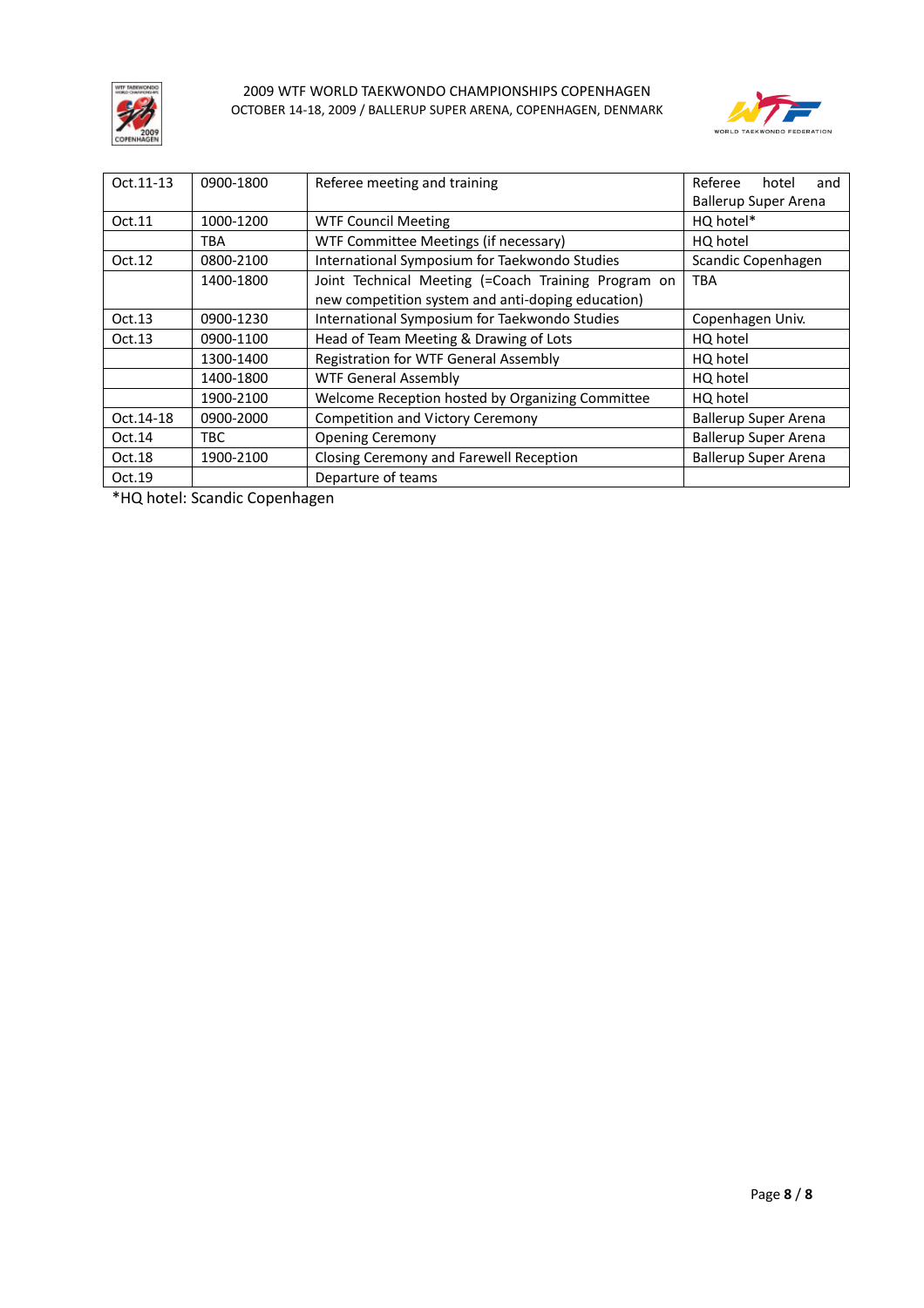



# **Appendix 2 Therapeutic Use Exemptions for Taekwondo (TUE) Please complete all sections in capital letters or typing**

| 1. Athlete Information            |  |                        |  |  |  |
|-----------------------------------|--|------------------------|--|--|--|
| Surname:                          |  | Given Names:           |  |  |  |
| Female $\square$   Male $\square$ |  | Date of Birth (d/m/y): |  |  |  |
| Address:                          |  |                        |  |  |  |

| Address:                                                  |  |          |                                |           |  |
|-----------------------------------------------------------|--|----------|--------------------------------|-----------|--|
| City:                                                     |  | Country: |                                | Postcode: |  |
| Tel:<br>(with international code)                         |  |          | E-mail:                        |           |  |
| Weight Category:                                          |  |          | Discipline (if<br>applicable): |           |  |
| If athlete with a disability, please indicate disability: |  |          |                                |           |  |

# **2. Medical Information**

| Diagnosis with sufficient medical information (see note 1):                                                                                                |
|------------------------------------------------------------------------------------------------------------------------------------------------------------|
|                                                                                                                                                            |
|                                                                                                                                                            |
| If a permitted medication can be used to treat the medical condition, provide clinical justification for the<br>requested use of the prohibited medication |
|                                                                                                                                                            |
|                                                                                                                                                            |

# **3. Medical Details**

| <b>Prohibited substance(s):</b>                                  | <b>Dose</b>               | Route | <b>Frequency</b>    |
|------------------------------------------------------------------|---------------------------|-------|---------------------|
| Generic name                                                     |                           |       |                     |
| 1.                                                               |                           |       |                     |
| 2.                                                               |                           |       |                     |
| 3.                                                               |                           |       |                     |
| Intended duration of treatment:<br>(Please tick appropriate box) | Once only $\square$       |       | Emergency $\square$ |
|                                                                  | or duration (week/month): |       |                     |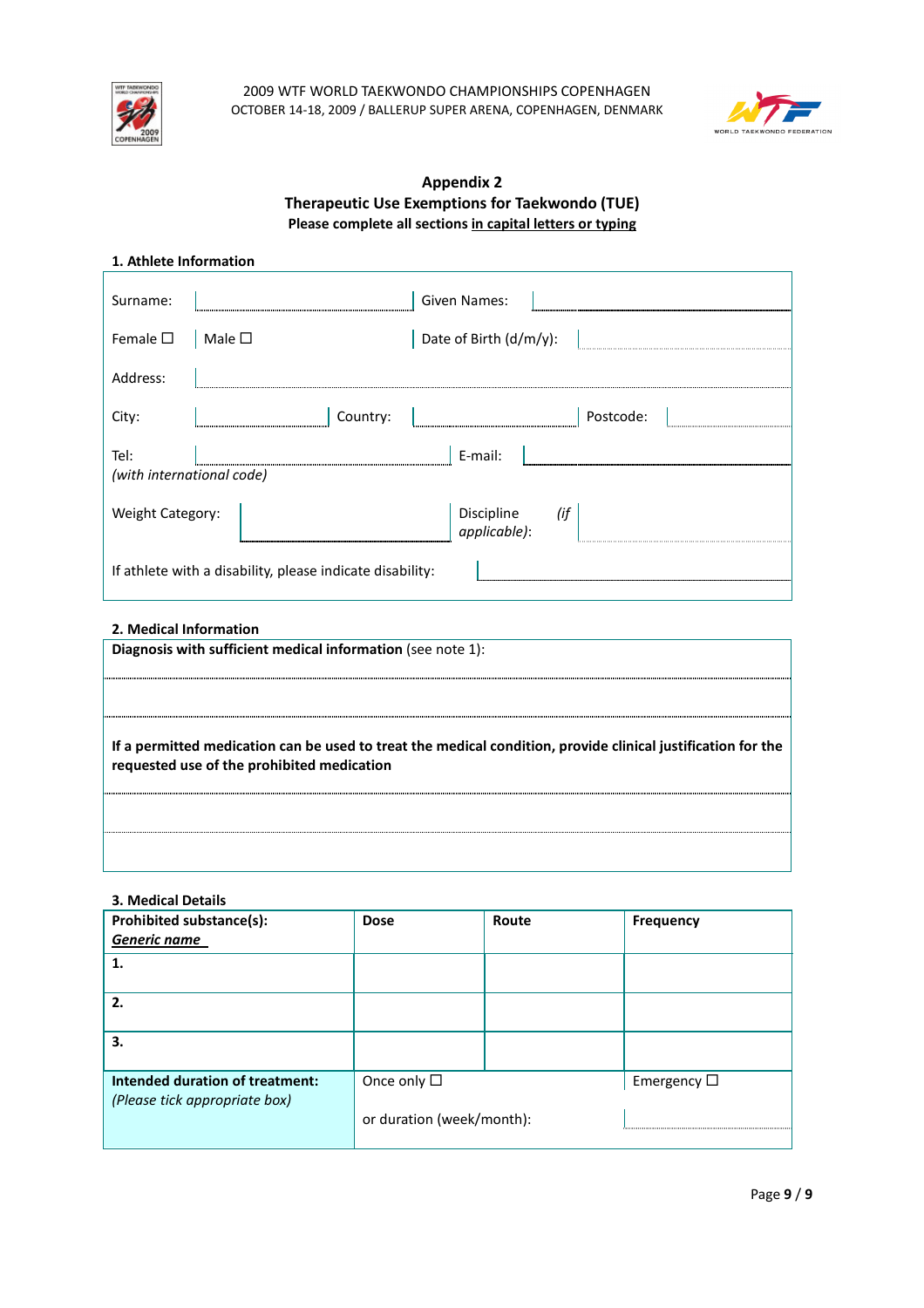



| Have you submitted any previous TUE application: |                 | Yes $\Box$             | No $\square$ |
|--------------------------------------------------|-----------------|------------------------|--------------|
| For which substance?                             |                 |                        |              |
| To whom?                                         |                 | When?                  |              |
| Decision:                                        | Approved $\Box$ | Not approved $\square$ |              |

### **4. Medical Practitioner's Declaration**

I certify that the above-mentioned treatment is medically appropriate and that the use of alternative medication not on the prohibited list would be unsatisfactory for this condition.

| Name:                              |       |
|------------------------------------|-------|
| <b>Medical Specialty:</b>          |       |
| Address:                           | .     |
|                                    |       |
| Tel:                               | Fax:  |
| E-mail:                            |       |
| Signature of Medical Practitioner: | Date: |

## **5. Athlete's Declaration**

|                                                                                                       |                                                                                                                 | certify that the information under 1. is accurate and |  |  |
|-------------------------------------------------------------------------------------------------------|-----------------------------------------------------------------------------------------------------------------|-------------------------------------------------------|--|--|
| that I am requesting approval to use a Substance or Method from the WADA Prohibited List. I authorize |                                                                                                                 |                                                       |  |  |
|                                                                                                       | the release of personal medical information to the Anti-Doping Organization (ADO) as well as to WADA            |                                                       |  |  |
|                                                                                                       | staff, to the WADA TUEC (Therapeutic Use Exemption Committee) and to other ADO under the provisions             |                                                       |  |  |
|                                                                                                       | of the Code. I understand that if I ever wish to revoke the right of these organizations to obtain my health    |                                                       |  |  |
|                                                                                                       | information on my behalf, I must notify my medical practitioner and my ADO in writing of that fact.             |                                                       |  |  |
|                                                                                                       |                                                                                                                 |                                                       |  |  |
|                                                                                                       |                                                                                                                 |                                                       |  |  |
| Athlete's Signature:                                                                                  |                                                                                                                 | Date:                                                 |  |  |
|                                                                                                       |                                                                                                                 |                                                       |  |  |
| Parent's / Guardian's Signature                                                                       |                                                                                                                 | Date:                                                 |  |  |
|                                                                                                       | (If the athlete is a minor or has a disability preventing him/her to sign this form, a parent or quardian shall |                                                       |  |  |
| sign together with or on behalf of the athlete)                                                       |                                                                                                                 |                                                       |  |  |
|                                                                                                       |                                                                                                                 |                                                       |  |  |

٦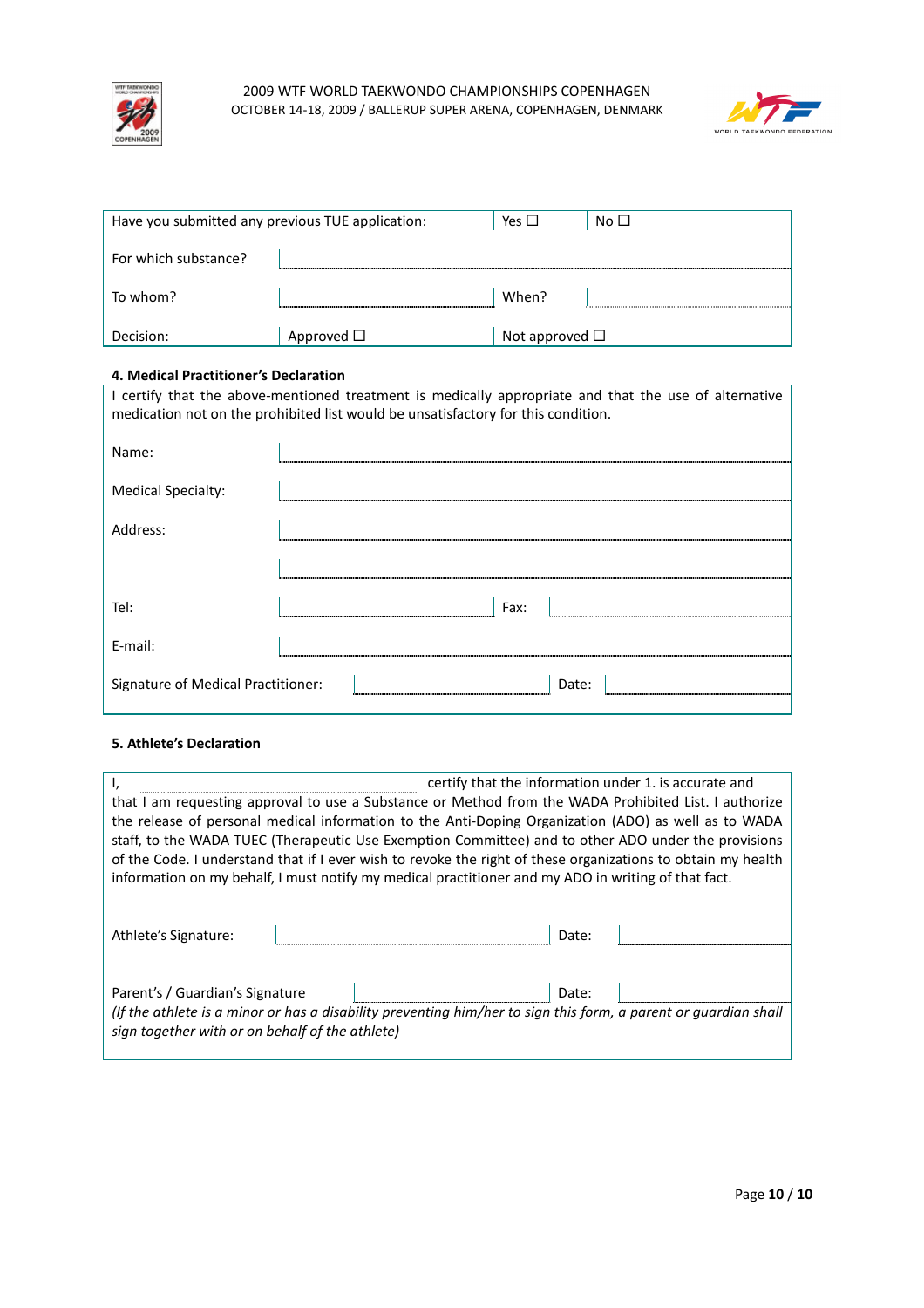



| 6. Note |                                                                                                                                                                                                                                                                                                                                                                                                                                                    |
|---------|----------------------------------------------------------------------------------------------------------------------------------------------------------------------------------------------------------------------------------------------------------------------------------------------------------------------------------------------------------------------------------------------------------------------------------------------------|
| Note 1  | Diagnosis                                                                                                                                                                                                                                                                                                                                                                                                                                          |
|         | Evidence confirming the diagnosis must be attached and forwarded with this application. The                                                                                                                                                                                                                                                                                                                                                        |
|         | medical evidence should include a comprehensive medical history and the results of all<br>relevant examinations, laboratory investigations and imaging studies. Copies of the original<br>reports or letters should be included when possible. Evidence should be as objective as<br>possible in the clinical circumstances and in the case of non-demonstrable conditions<br>independent supporting medical opinion will assist this application. |

*Incomplete Applications will be returned and will need to be resubmitted.*  **Please keep the completed form for your own records and submit a copy to:**  Anti-Doping Division

| <b>Fax Number</b> | E-mail                 | <b>Postal Address</b>                |
|-------------------|------------------------|--------------------------------------|
| (82.2) 553 4728   | To: antidoping@wtf.org | World Taekwondo Federation           |
|                   |                        | 4 <sup>th</sup> Fl., Joyang Building |
|                   | Cc: sport@wtf.org      | 113, Samseong-dong, Gangnam-gu       |
|                   |                        | Seoul, Korea 135-090                 |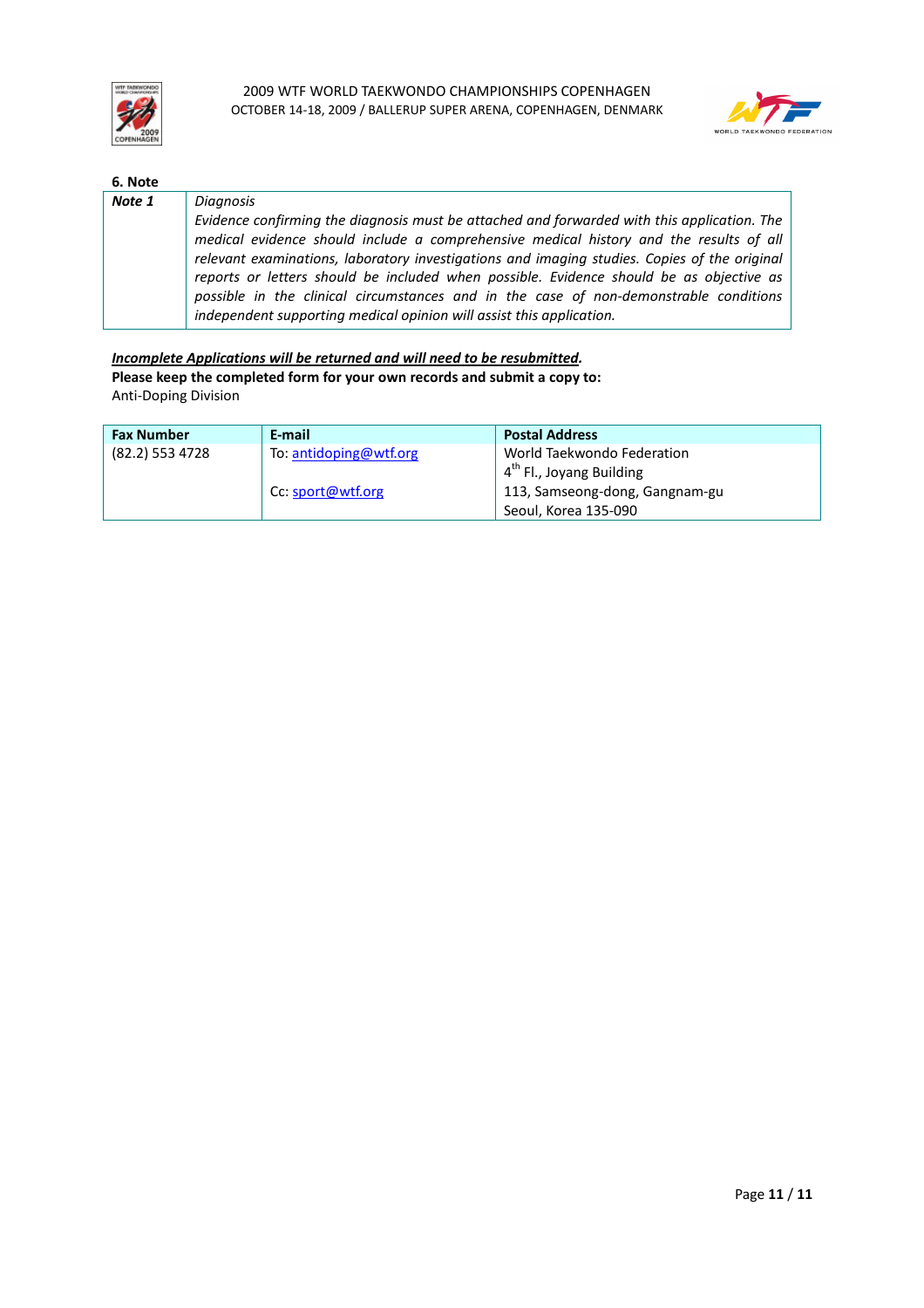



**To: President World Taekwondo Federation**

# **STATEMENT OF PLEDGE**

**Name of association:** 

### **Name of Head of team:**

I, as the head of team to participate in the 2009 WTF World Taekwondo Championships Copenhagen, herewith swear that our team shall respect and abide by the Rules and Regulations of the World Taekwondo Federation, being free from any political, religious, racial or any other forms of prejudices in the true spirit of sportsmanship at the Championships.

If there is any disturbance created by our team at this Championship, I accept any sanctions to be taken by the World Taekwondo Federation.

Signature of the Head of the Team

Date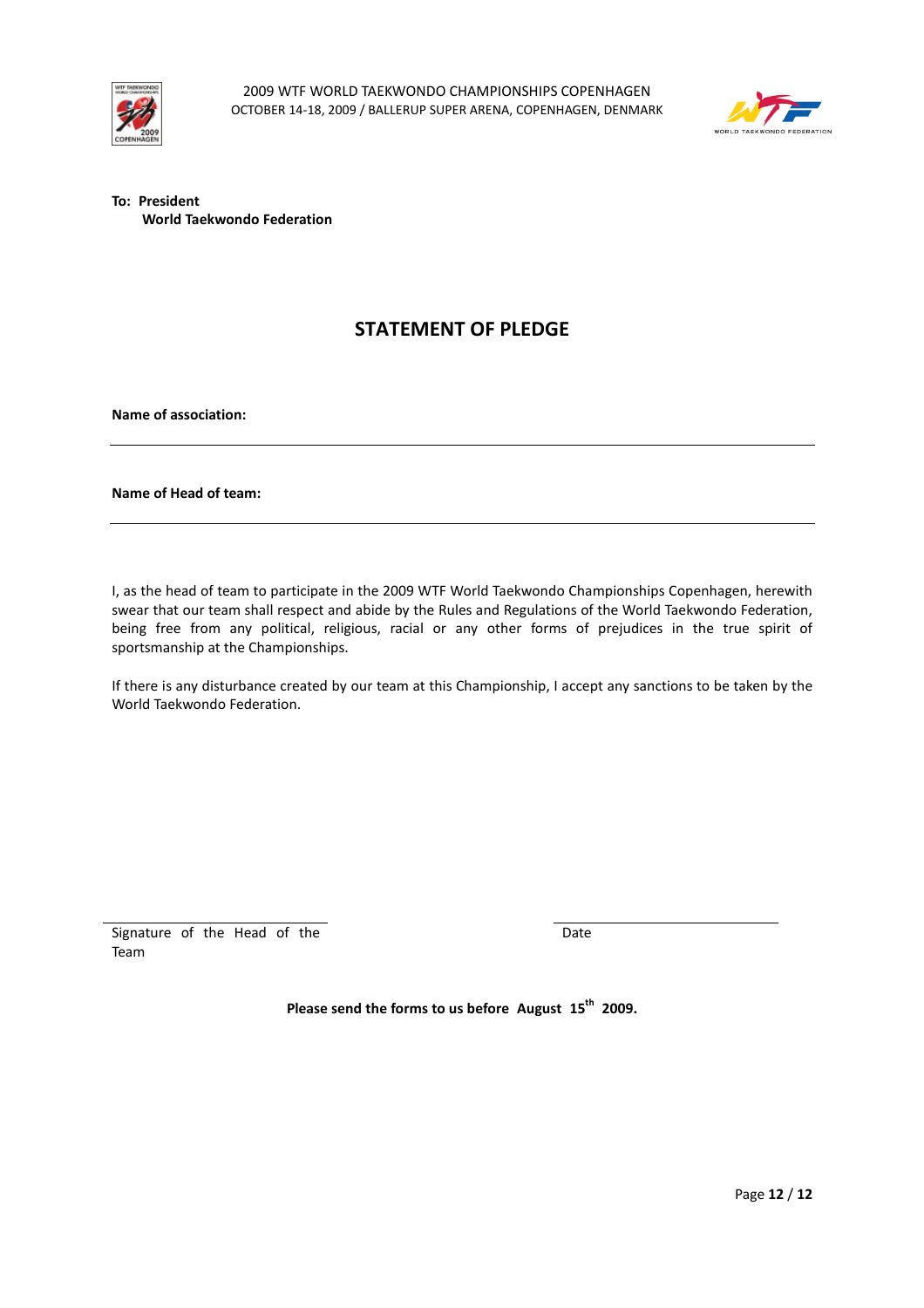



# **PRELIMINARY INFORMATION FORM**

# **To: President of the Organizing Committee, Torben Sachmann Hansen 2009 WTF World Taekwondo Championships Copenhagen**

## **OC-Office**

# c/o Wonderful Copenhagen Gammel Kongevej 1 DK - 1610 Copenhagen V Denmark Tel: +45 3355 7495 Fax: +45 3325 7410 E-mail: info@cph2009.dk Website: www.cph2009.dk

|                    | National Taekwondo Association: |  |      |  |  |
|--------------------|---------------------------------|--|------|--|--|
| Name of President: |                                 |  |      |  |  |
| Address:           |                                 |  |      |  |  |
|                    |                                 |  |      |  |  |
| Tel:               |                                 |  | Fax: |  |  |
| E-mail:            |                                 |  |      |  |  |

| <b>MALE TEAM</b>   |              |         |
|--------------------|--------------|---------|
|                    | Officials:   | Persons |
|                    | Contestants: | Persons |
|                    |              |         |
| <b>FEMALE TEAM</b> |              |         |
|                    | Officials:   | Persons |
|                    | Contestants: | Persons |
|                    |              |         |
| <b>OTHERS</b>      |              |         |
|                    |              | Persons |
|                    |              |         |
| <b>TOTAL</b>       |              | Persons |

Signature:

For and on behalf of the National Association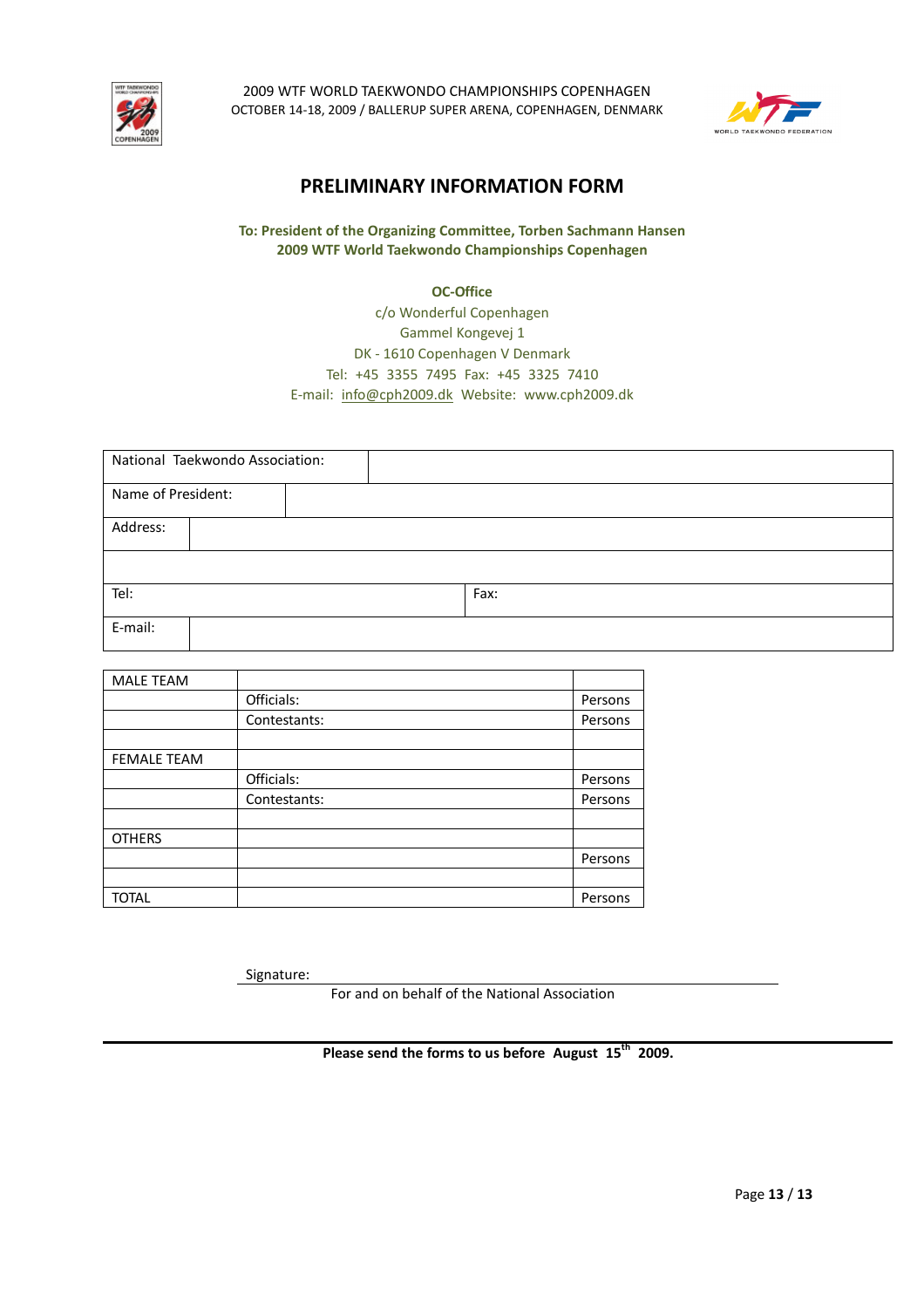



# **LIST OF TEAM MEMBERS**

# **Male & Female Team registered in Onlinesystem**

| . . <del>.</del> .<br>.<br>. .<br>. |  |
|-------------------------------------|--|
| ____                                |  |

## **2. Officials:**

| Position            | Name in full<br>(Underline family name) | Passport No. |
|---------------------|-----------------------------------------|--------------|
| Head of Team        |                                         |              |
| Male Team Manager   |                                         |              |
| Female Team Manager |                                         |              |
| Male Team Coach     |                                         |              |
| Female Team Coach   |                                         |              |
| Male Team Trainer   |                                         |              |
| Female Team Trainer |                                         |              |
| Male Team Doctor    |                                         |              |
| Female Team Doctor  |                                         |              |

## **3. Male Contestants:**

| Weight  | Name in full<br>(Underline family name) | Passport No. |
|---------|-----------------------------------------|--------------|
| Fin     |                                         |              |
| Fly     |                                         |              |
| Bantam  |                                         |              |
| Feather |                                         |              |
| Light   |                                         |              |
| Welter  |                                         |              |
| Middle  |                                         |              |
| Heavy   |                                         |              |

### **4. Female Contestants:**

| Weight  | Name in full<br>(Underline family name) | Passport No. |
|---------|-----------------------------------------|--------------|
| Fin     |                                         |              |
| Fly     |                                         |              |
| Bantam  |                                         |              |
| Feather |                                         |              |
| Light   |                                         |              |
| Welter  |                                         |              |
| Middle  |                                         |              |
| Heavy   |                                         |              |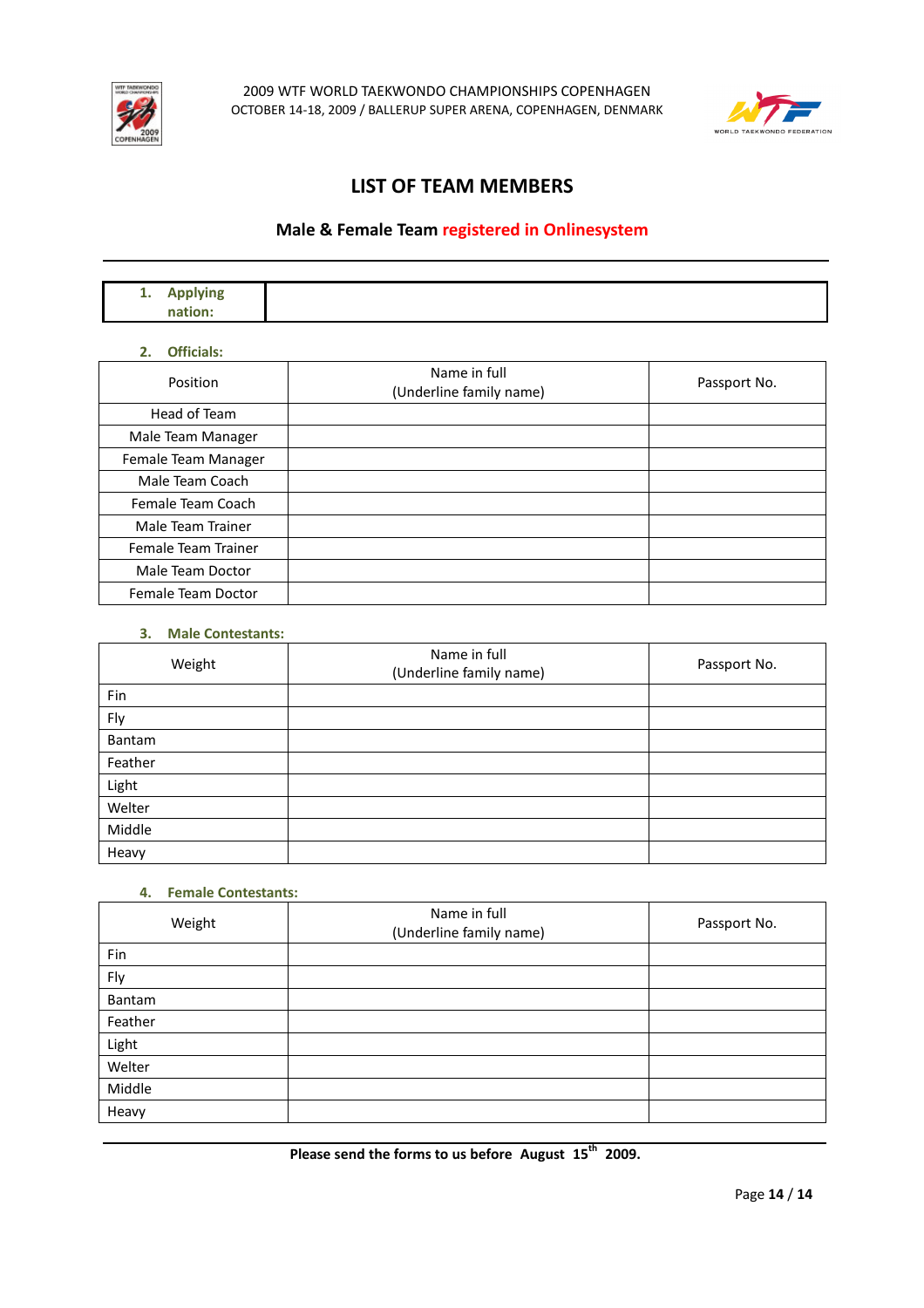



# **GROUP INDEMNITY**

# **FEMALE / MALE TEAM**

**To: President of the Organizing Committee, Torben Sachmann Hansen 2009 WTF World Taekwondo Championships Copenhagen** 

> **OC-Office**  c/o Wonderful Copenhagen Gammel Kongevej 1 DK - 1610 Copenhagen V Denmark Tel: +45 3355 7495 Fax: +45 3325 7410 E-mail: info@cph2009.dk Website: www.cph2009.dk

# **LIABILITY DECLARATION**

**The Signer** 

| President's Name |                              |     |  |
|------------------|------------------------------|-----|--|
| Address          |                              |     |  |
| Tel              |                              | Fax |  |
|                  | Name of National Association |     |  |

The signer is authorized to make this declaration and has confirmed by his/her signature that liability insurance has been acquired for the officials and competitors participating in the 2009 WTF World Taekwondo Championships Copenhagen.

This insurance is liable for all damages of persons or belongings, and releases the Organizing Committee, the World Taekwondo Federation (WTF), and Danish Taekwondo Federation from any liability or indemnity.

It is expressly confirmed that, in case of damages of persons or belongings, claims for compensation and demands whatsoever cannot be put forth to the Organizing Committee and the World Taekwondo Federation.

Representative's Signature (with Association stamp)

Date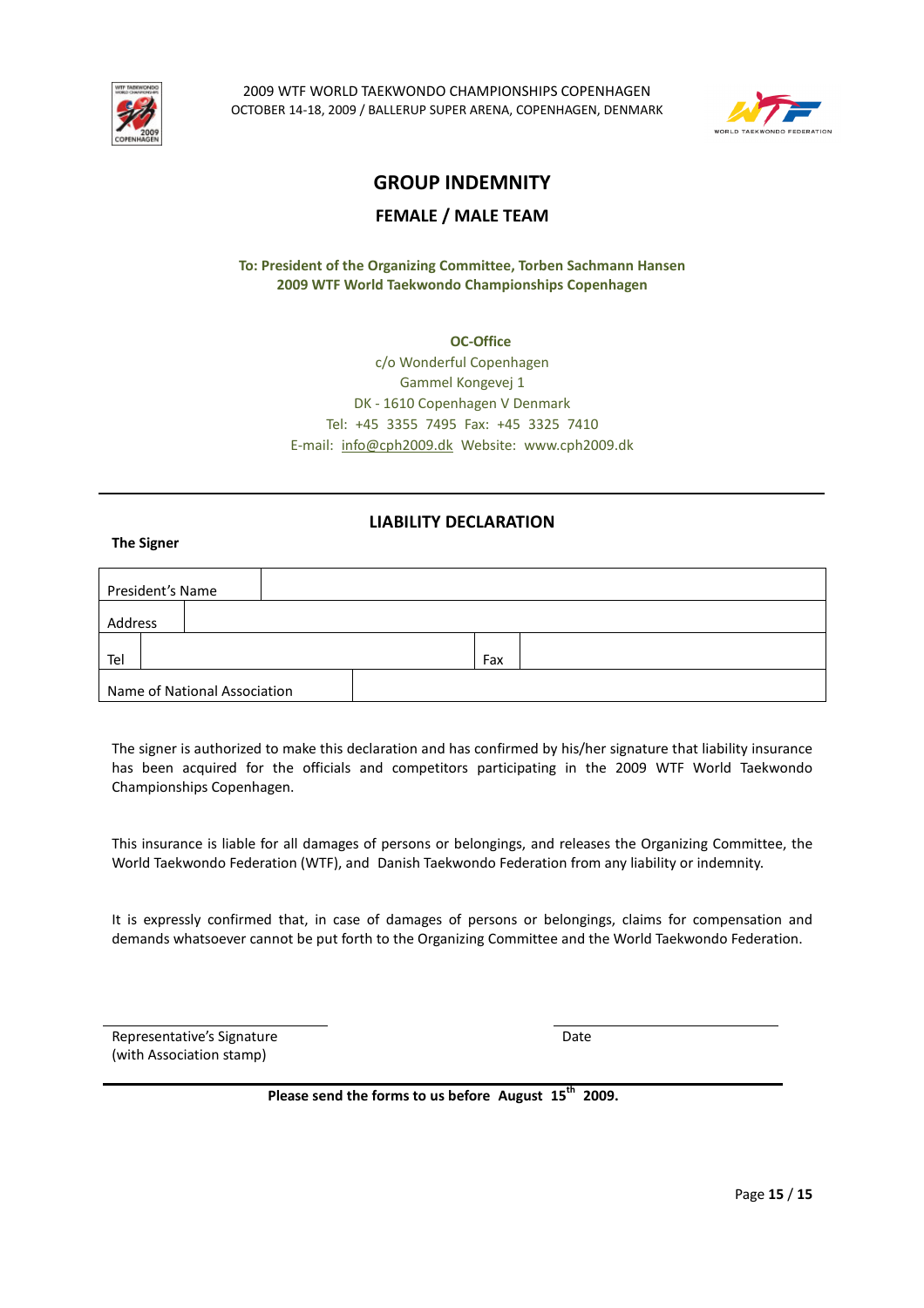



# **PERSONAL INSURANCE CREDENTIAL**

# **MALE / FEMALE TEAM**

## **To: President of the Organizing Committee, Torben Sachmann Hansen 2009 WTF World Taekwondo Championships Copenhagen**

## **OC-Office**

c/o Wonderful Copenhagen, Gammel Kongevej 1, DK - 1610 Copenhagen V Denmark Tel: +45 3355 7495 Fax: +45 3325 7410 E-mail: info@cph2009.dk Website: www.cph2009.dk

No player or officials will be accredited for the 2009 WTF World Taekwondo Championships Copenhagen without full completion of this form.

| * Do you have any medical problem?                  | Yes ( | No ( |  |
|-----------------------------------------------------|-------|------|--|
| (if yes, please explain on the bottom of this form) |       |      |  |
| * Do you require any special medication?            | Yes ( | No ( |  |

The undersigned, in consideration of his or her participation at the 2009 WTF World Taekwondo Championships Copenhagen, agrees to his or her own indemnity and shall not hold the World Taekwondo Federation, the Organizing Committee, the Danish Taekwondo Federation and the host country, responsible for any and/or all injuries and/or illnesses, which may be suffered by the individual registered during the 2009 WTF World Taekwondo Championships Copenhagen, arising out of, or in any connected to, his or her participation at the 2009 WTF World Taekwondo Championships Copenhagen.

I have read the above application and agreement, and fully understand that I assume all responsibilities for any risks undertaken or injuries received.

| Name in full  |  |
|---------------|--|
| Home Address  |  |
| Date of Birth |  |
| Date          |  |

I hereby declare, as confirmed by my signature, that liability insurance has been effected for all the officials and participants from example and the control of the country of your country) participation at the 2009 WTF World Taekwondo Championships Copenhagen.

This insurance covers all damages to persons and belongings, and indemnifies the Organizing Committee and the World Taekwondo Federation from all damages, claims and demands whatsoever in respect thereof.

Explanations of Medical Problems:

Officials/Participants Signature Date Date Date

Representative's Signature (with Association stamp)

**Please send the forms to us before August 15th 2009.** 

**Date Date Date**